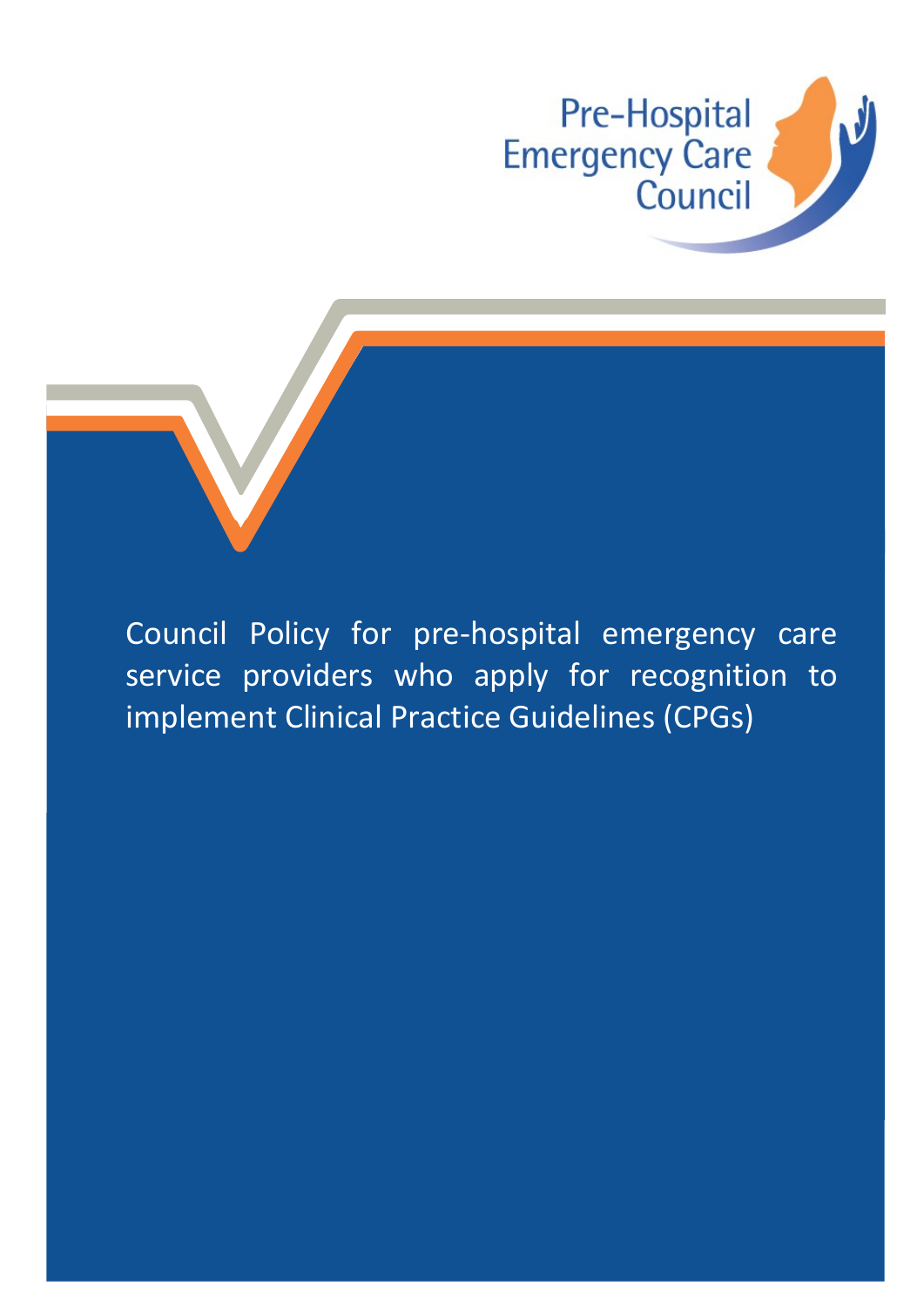#### *Mission Statement*

*"The Pre-Hospital Emergency Care Council protects the public by independently specifying, reviewing, maintaining and monitoring standards of excellence for the safe provision of quality pre-hospital emergency care"*

©Pre-Hospital Emergency Care Council

Published by: *Pre-Hospital Emergency Care Council*

2<sup>nd</sup> Floor Beech House Millennium Park Naas Co Kildare W91 TK7N Ireland

T: + 353 (0)45 882042

**E: [info@phecc.ie](mailto:info@phecc.ie)** 

W**: [www.phecc.ie](http://www.phecc.ie/)**

# **Version History**

**(Please visit the** [PHECC website](http://www.phecit.ie/PHECC/Clinical_resources/Clinical_Standards/PHECC/Clinical_Resources/Clinical_Standards/Clinical_Standards.aspx?Hkey=8a152974-f9b2-4294-b14d-09aa23d6403e) **to confirm current version.)**

| Name:                                                        |                  | POL003 Council Policy for pre-hospital emergency care service providers who apply for |
|--------------------------------------------------------------|------------------|---------------------------------------------------------------------------------------|
| recognition to implement Clinical Practice Guidelines (CPGs) |                  |                                                                                       |
| <b>Version</b>                                               | Date             | <b>Details</b>                                                                        |
| 1                                                            | Dec 2006         | Approved by Council                                                                   |
| $\overline{2}$                                               | Oct 2010         | Approved by Council                                                                   |
| 3                                                            | May 2012         | Approved by Council                                                                   |
| $\overline{4}$                                               | Feb 2014         | Approved by Council                                                                   |
| 5                                                            | <b>July 2015</b> | PHECC Policy for Organisations to apply for approval to implement Clinical            |
|                                                              |                  | <b>Practice Guidelines V5</b>                                                         |
| 6                                                            | Jan 2018         | Redraft following establishment of GVF.                                               |
| $\overline{7}$                                               | Sept 2019        | Update ref Clinical Information Standards & PHECC CPG Categorisation and              |
|                                                              |                  | <b>Implementation Guide</b>                                                           |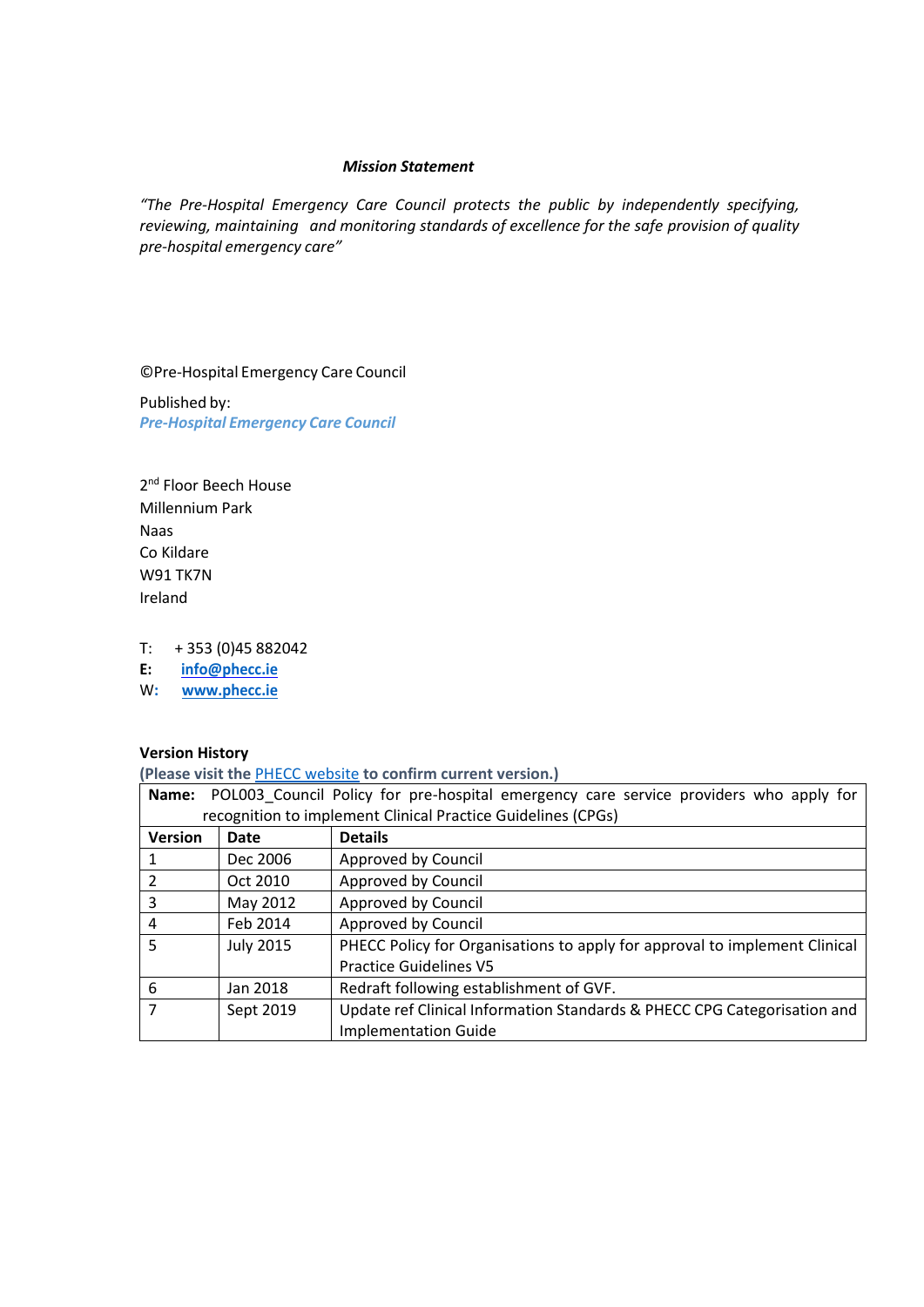# **Recognition of Pre-hospital Emergency Care Service Providers**

1. Pursuant to S.I. No 109 of 2000, as amended by S.I. No 575 of 2004, one of the functions of the Pre-Hospital Emergency Care Council (the "Council") is to recognise, in accordance with rules made by Council, those pre-hospital emergency care service providers who undertake to implement the clinical practice guidelines prepared by the Council. These Rules set out the procedure for recognition, which will apply to all pre-hospital emergency care service providers who apply to the Council for such recognition (the "Applicant").

#### **New Application Recognition Process**

- 2. The Applicant must complete the Application Form and the Statutory Declaration (Pursuant to the Statutory Declarations Act 1938), which is appended to these Rules. The Application Form and Statutory Declaration as downloaded from the PHECC websitemust be used . It is not acceptable to re-type or re-format the application form or Statutory Declaration.
- 3. A completed Statutory Declaration and Application Form, together with supporting documentation, must be submitted to the Council with the appropriate fee as per the current Schedule of Fees.
- 4. The Council will review the application and supporting information and undertake an onsite meeting with the Applicant Senior Management and Medical Director, which will allow the Applicant to show evidence of capacity to comply with the Council's standards and requirements for new applicants.
- 5. The Council reserves the right to request the Applicant to produce such further information and supporting documentation as it deems necessary in order to consider the application.
- 6. The Council reserves the right to approve Applicants at the clinical levels it deems appropriate; based on staff levels, equipment and medications available, access to education and training to maintain competency and type of activities engaged in.
- 7. Approval for Basic Tactical Emergency Care (BTEC) shall only be provided for Licensed CPG Providers that demonstrate a specific need where emergency care is being provided in a hostile environment and access to the patient is not available to standard PHECC practitioners due to safety or environmental conditions. Once the patient is removed from the hostile environment, standard clinical levels apply to patient care.
- 8. The Applicant has the right to appeal a decision to refuse an application. The Council Policy and Procedures for Appeals (POL019) sets out the manner in which such appeals are conducted. The fees related to appeals are detailed in the Council Policy & Schedule of Fees (POL006).

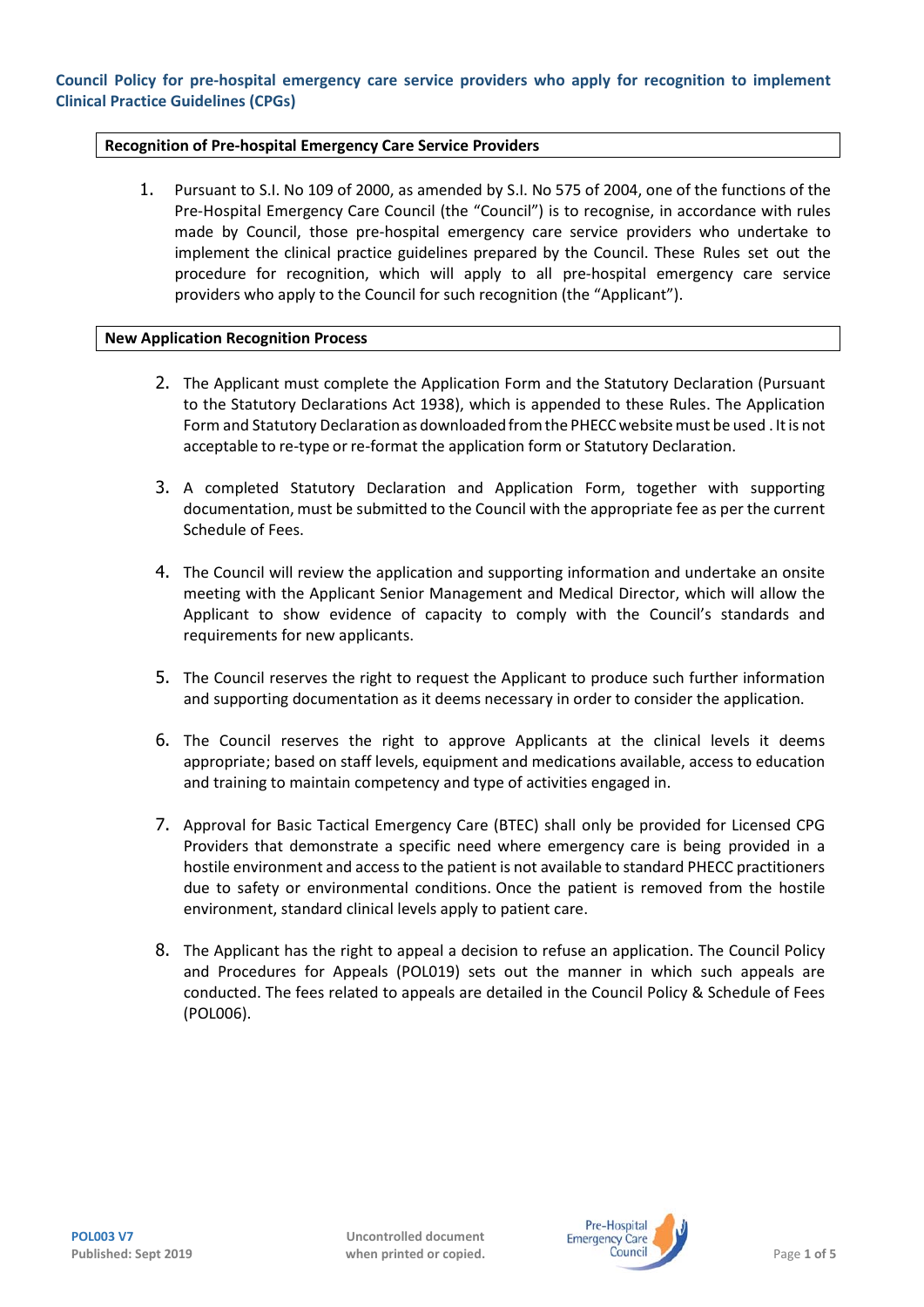# **New Applications Statutory Declaration Requirements**

The Applicant must complete the Statutory Declaration confirming that as of the date of signing:

- 9. The Applicant is compliant with tax requirements of the Revenue Commissioners.
- 10. The Applicant has, and will maintain, current valid insurance policies including clinical negligence,and employer and public liability.
- 11. All pre-hospital emergency care practitioners providing care on behalf of the organisation are current on the PHECC Register.
- 12. The Applicant has systems, processes, and procedures for the timely and clinically appropriate response to provide safe care and treatment to patient population they serve.
- 13. The Applicant has systems, processes and procedures to ensure patient complaints and concerns are responded to promptly, openly and effectively with clear communication and support provided throughout the process.
- 14. The Applicant has developed a systematic programme of clinical audit in line with PHECC GVF requirements, which will be used to monitor quality and outcomes, and promote learning.
- 15. The medications and equipment for the administration of pre-hospital emergency care, available when providing a pre-hospital emergency care service in any setting, are appropriate to the clinical levels as outlined in the current PHECC Medications & Skills Matrix.
- 16. The Applicant has a reliable system in place to prevent and protect patients and staff from healthcare-associated infections.
- 17. The Applicant has structured incident reporting and investigation mechanisms, which support and encourages volunteers, contractors and/or employees to report adverse events, nearmisses and no-harm events with open disclosure to patients when incidents occur that results in harm to them.
- 18. The Applicant has a reporting and accountability structure for clinical governance.
- 19. The Applicant has systems, processes and procedures in place to ensure compliance with statutory legislation relating to the provision of safe and effective care.
- 20. The Applicant has a process in place to ensure the appropriate communication and adoption of new recommendation(s) and guidance issues by PHECC and other regulatory bodies.
- 21. The Applicant has a procedure for initiating and managing investigations when unacceptable variation in an individuals' practice is identified, or when concerns exist about the fitness to practice of an employee, contractor, or volunteer (health or competency), which acknowledges PHECC Fitness to Practice decision making (at Practitioner level).
- 22. The Applicant has processes in place to assure the English language competence (reading, writing, speaking and understanding) of its practitioners, whose first language is not English, is appropriate to the clinical/professional activities to be carried out by that person.

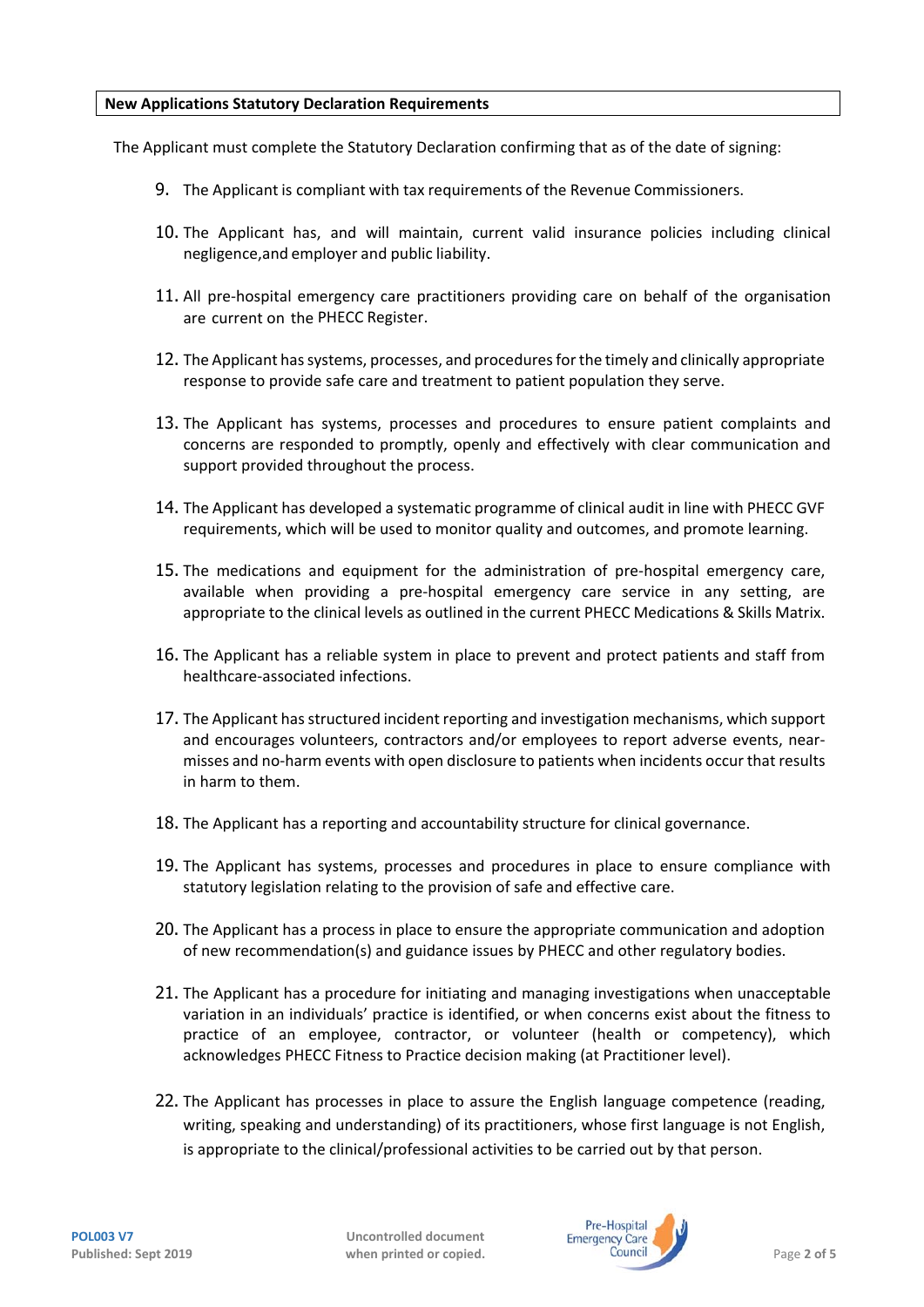- 23. The Applicant has
	- privileged practitioners to administer specific medications and perform specific clinical interventions in keeping with their CPG status/currency;
	- a record of the individual privileged status for each practitioner.
- 24. The Applicant has in place a robust security clearance process for employees, contractors, and/or volunteers. In this regard, the Applicant must confirm that it is a requirement of its own internal policy that:
	- security clearance is in place prior to any patient contact;
	- security clearance must have a maximum lifespan of six (6) years (unless otherwise specified in the National Vetting Bureau [Children and Vulnerable Persons] Act 2012, regulations).
- 25. The Applicant provides, or provides access to, ongoing training to ensure that practitioners' CPG skill levels are maintained commensurate with their current CPG privileged status.
- 26. The Applicant has in place appropriate arrangements for Critical Incident Stress Management (CISM) for its employees, contractors, and/or volunteers.
- 27. The Applicant implements the PHECC Clinical Information Standards and Associated Patient Reports (POL043) and uses all reasonable endeavours to ensure compliance with the 'Clinical Record Management Guidelines' at all times.
- 28. The Applicant's clinical activities are overseen by a Medical Director who is registered with the Medical Council and who is based in this jurisdiction.
- 29. The Applicant has ensured that the persons acting on their behalf at practitioner level:
	- only practice in accordance with their credentialed level on the PHECC Register, and
	- only practice in accordance with their privileged status, and
	- only practice in accordance with the CPG licensed status of the Applicant.

In addition, the Applicant agrees to:

- 30. Comply with the PHECC Governance Validation Framework, including the annual submission of an organisational self-assessment and associated quality improvement plan.
- 31. Comply with any conditions attached to their recognition within any specified period of such condition and submit on request a progress report on the implementation of any conditions imposed at the time.
- 32. Implement the latest version of CPGs as soon as practically possible after CPG issue date and certainly no later than as outlined in Council Policy for implementation time framesfor Clinical Practice Guidelines (POL018).
- 33. Provide an Annual Medical Director's Report (AMDR) to Council, prepared and signed by the Applicant's Medical Director in accordance with the Annual Medical Director's Report Standard (LIS021) to the Council.
- 34. Immediately notify the Council within defined timeframes of any material changes to the organisation or structure of the Licensed CPG Provider and certain events in accordance with Licensed CPG Provider Notification Requirements (LIS020).

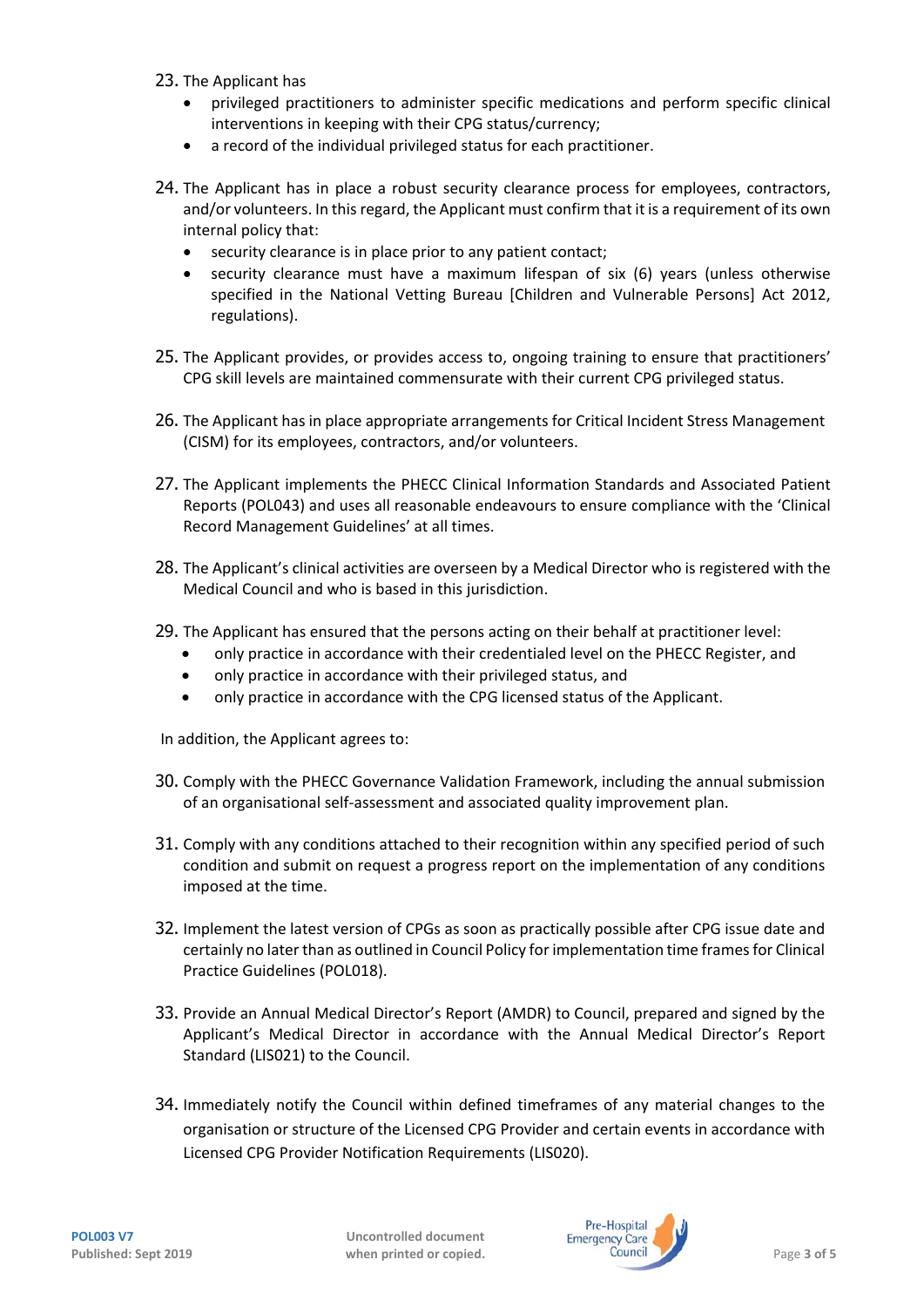- 35. Following an assessment of a completed Application Form, supporting information and an onsite interview with the Provider's Senior Management and Medical Director by the PHECC Project Lead, a Provider who has demonstrated their capacity to meet the New Applicant requirements will receive **Conditional Recognition to implement CPGs** for 12 months. This recognition is conditional on the Provider's participation in the Governance Validation Framework.
- 36. A Provider who does not demonstrate their capacity to meet the new applicant requirements will be **Refused** recognition. At this stage, the application fee will not be returned.
- 37. Incomplete applications will be returned to the Applicant, and the fee refunded.
- 38. Within 12 months following receipt of **Conditional Recognition to implement CPGs** the Licensed CPG Provider will be subject to an initial GVF site assessment.
- 39. A final determination on **Full Recognition to implement CPGs** will be made following this initial assessment.
	- a. Where appropriate, **Full Recognition to implement CPGs** will be given for a 3-year period. The fully recognised Licensed CPG Provider will submit an annual GVF selfassessment and quality improvement plan and be subject to site assessment on a 3 yearly basis after that.
	- b. **Refusal -** If the Applicant fails to meet the PHECC requirements they will be refused and conditional recognition removed. Comprehensive feedback will be provided to the Applicant.
	- c. A determination to maintain a Provider on **Conditional Recognition to implement CPGs** may be made. The Provider will then be subject to a further scheduled assessment within the next 6-month period.
- 40. A determination on **Full Recognition to implement CPGs** will be made following this second assessment
	- a. Where appropriate, **Full Recognition to implement CPGs** will be given for a 3-year period. The fully recognised Licensed CPG Provider will submit an annual GVF selfassessment and quality improvement plan and be subject to site assessment on a 3 yearly basis after that.
	- b. **Refusal -** If the Applicant fails to meet the PHECC requirements they will be refused and conditional recognition removed. Comprehensive feedback will be provided to the Applicant. An Applicant can avail of the PHECC Appeals Process.
- 41. Council retains the right to issue an improvement notice, attach conditions or withdraw recognition if a Licensed CPG Provider does not fully comply with requirements contained in these Rules.

#### **Renewal Process**

- 42. The renewal process applies to those Providers who have received an initial Full Recognition to implement CPGs.
- 43. A renewal application is required on a 3-yearly basis for those Licensed CPG Providers who have Full Recognition to implement CPGs.

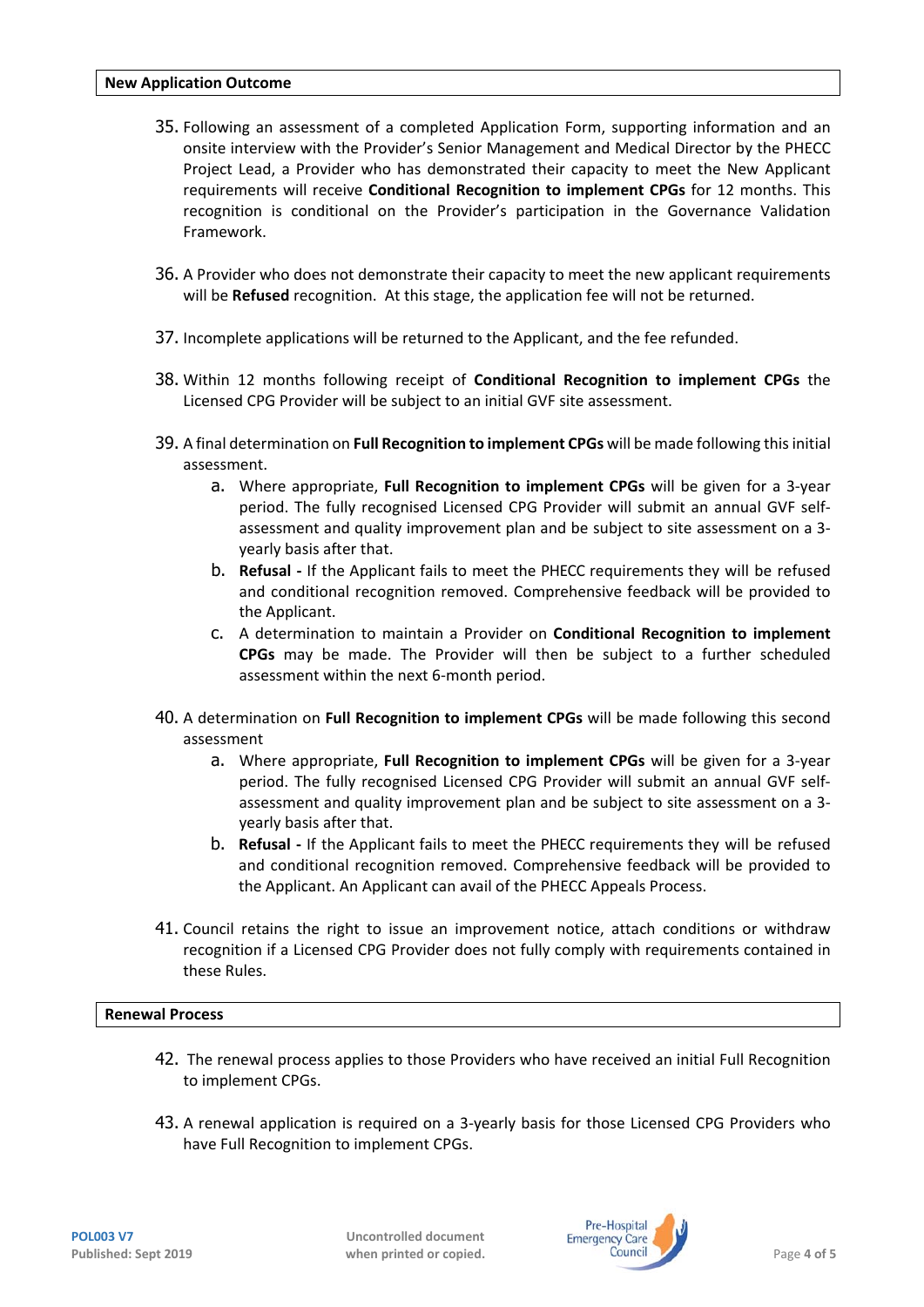- 44. Licensed CPG Providers shall apply for renewal at least 60 days before their renewal date and include:
	- a. completed Renewal Application Form;
	- b. completed Renewal Declaration;
	- c. payment of appropriate fees, in accordance with the current Schedule of Fees.
- 45. The Council will make a renewal decision for a Licensed CPG Provider who has received Full Recognition to implement CPGs based on the following:
	- a. submission of a completed annual organisational self-assessment and associated quality improvement plan by the Licensed CPG Provider. This demonstrates the organisational ability to meet the standards and requirements for Licensed CPG Providers as described in the Governance Validation Framework;
	- b. submission of an Annual Medical Director's Report by the Licensed CPG Provider;
	- c. review of Site Assessment reports and findings (where available);
	- d. review of Renewal Application Form and Renewal Declaration;
	- e. payment of appropriate fees, as per the current schedule of fees.

46. The outcome of the renewal application will be one of the following:

- A Provider who has demonstrated their ability to meet PHECC standards and requirements will be awarded **Full Recognition to implement CPGs** for a 3-year period.
- A Provider who has not fully demonstrated their ability to meet PHECC standards and requirements will be awarded **Conditional Recognition to implement CPGs** and will be subject to a responsive GVF site assessment within three months.
- **Refusal –** Where a Provider fails to provide sufficient evidence of their ability to meet PHECC standards and requirements, the Council reserve the right to refuse the application. Comprehensive feedback will be given to the renewal applicant.
- 47. A Licensed CPG Provider has the right to appeal a decision to refuse a renewal application. The Council Policy and Procedures for Appeals (POL019) sets out the manner in which such appeals are conducted. The fees related to appeals are detailed in the Council Policy & Schedule of Fees (POL006).

# **Renewal Declaration**

- 48. As part of the renewal process, the Licensed CPG Provider must complete a Renewal Declaration confirming that as of the date of signing:
	- a. the submitted self-assessment and quality improvement plans are a true and accurate record of organisational compliance with the standards and requirements for Licensed CPG Providers as described in the Governance Validation Framework;
	- b. the submitted Annual Medical Director's Report (AMDR) has been completed in accordance with PHECC requirements for Annual Medical Director's Report (LIS021) and are a true and accurate record of organisational activities;
	- c. all Council requirements issued within the period have been met.

#### **Fees**

- 49. Se[e www.phecc.ie](http://www.phecc.ie/) for current Council Fees (POL006).
- 50. Applications will not be processed until fees are paid in full.
- 51. Charitable status: an application for a partial refund of fees for an organisation that is a registered charity will only be considered after a determination is made on the full application.